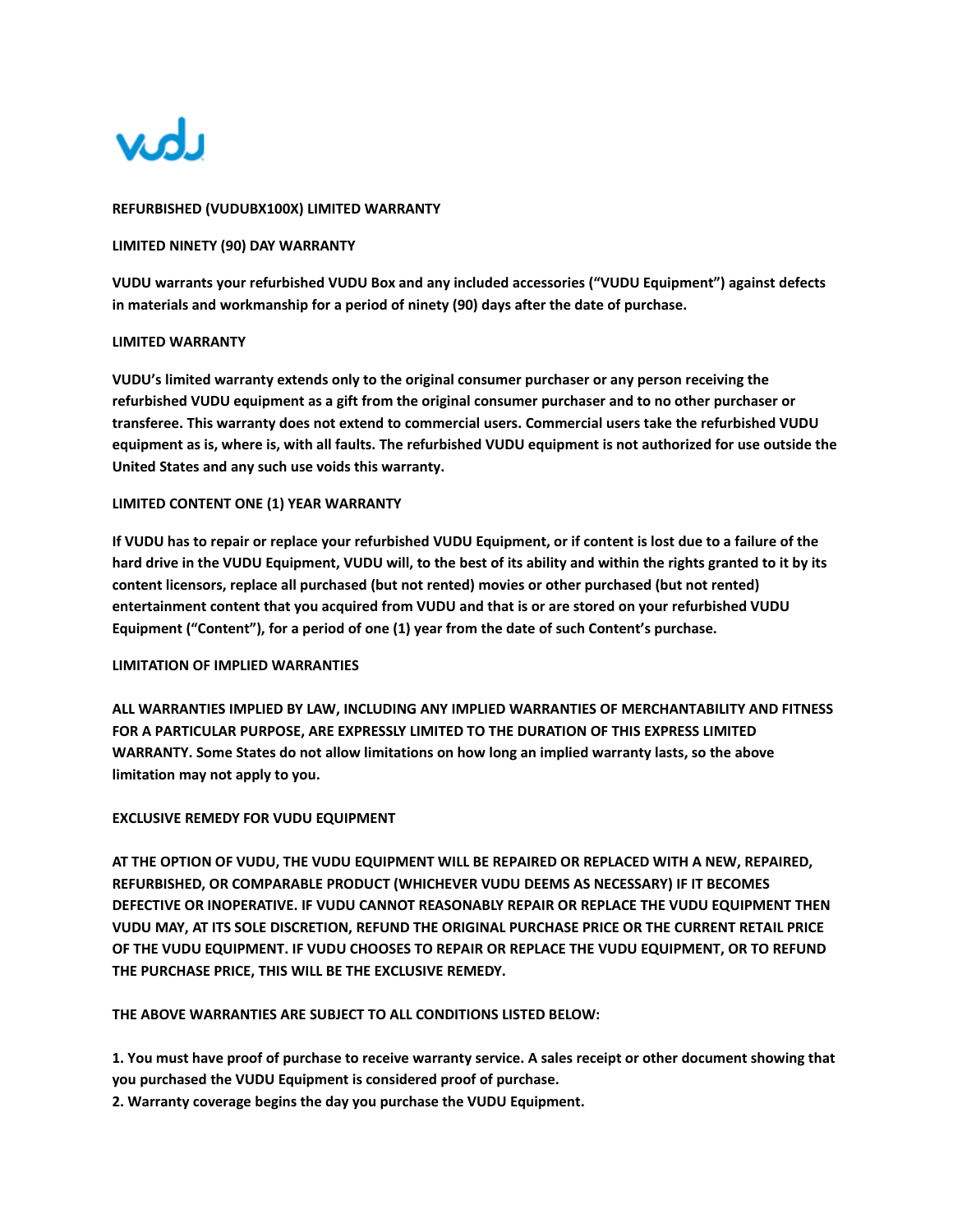**3. You will be responsible for the cost of shipping to the service location designated by VUDU.**

**4. All VUDU Equipment and Content, including replacement products, are covered only for the original warranty period. When the warranty on the original product expires, the warranty on the replacement product also expires.**

**5. In the case of a paid repair: at the option of VUDU, the VUDU Equipment will be repaired or replaced with a new, repaired, refurbished, or comparable product (whichever VUDU deems as necessary).**

## **WHAT THESE WARRANTIES EXCLUDE**

**Your warranties do NOT cover:**

**1. Labor charges for installation or set-up of the VUDU Equipment.**

**2. Repairs or replacement due to misuse, accident, lightning damage, unauthorized repair, or other causes not within the control of VUDU.**

**3. Any modifications or other changes to the VUDU Equipment, including but not limited to software or hardware modification in any way other than as expressly authorized by VUDU, will void these limited warranties. Except in the case of hardware or software provided by VUDU, installing modifications, "hacks," or utilizing service access or "back doors" will void these limited warranties.**

**4. Reception or transmission problems caused by signal conditions, Internet connection problems, or any other communication systems outside the unit.**

**5. Any VUDU Equipment that has been modified or adapted to enable it to operate in any country other than the country for which it was designed, manufactured, approved, and/or authorized, or repair of VUDU Equipment damaged by these modifications.**

**6. Any VUDU Equipment used for commercial or institutional purposes.** 

**7. The continued provisioning of any of the programming and other services delivered through the VUDU Equipment including but not limited to movies, movie information, program guide data, and special features.**

# **MAKE SURE YOU KEEP…**

**Please keep your sales receipt and any other documentation showing proof of purchase. Also, keep the original box and packaging material in case you need to return your VUDU Equipment.**

# **TO GET WARRANTY SERVICE**

**Warranty service will be provided by VUDU. If you believe you need service for your VUDU Equipment, please contact VUDU at support@vudu.com or call Customer Care at 1-888-554-VUDU (8838). A representative may go through a diagnostic checklist with you. If it is determined that the product needs to be returned for service or exchange, you will receive a return authorization number. A VUDU representative will give you complete shipping details.**

#### **TO GET OUT-OF-WARRANTY SERVICE**

**To obtain out-of-warranty service, please contact VUDU at support@vudu.com or call Customer Care at 1-888- 554-VUDU (8838) for information on the possibility of and any costs for repair or replacement of out-ofwarranty products. No agent, company, dealer, distributor, or person is authorized to change, modify, or extend the terms of these warranties in any manner.**